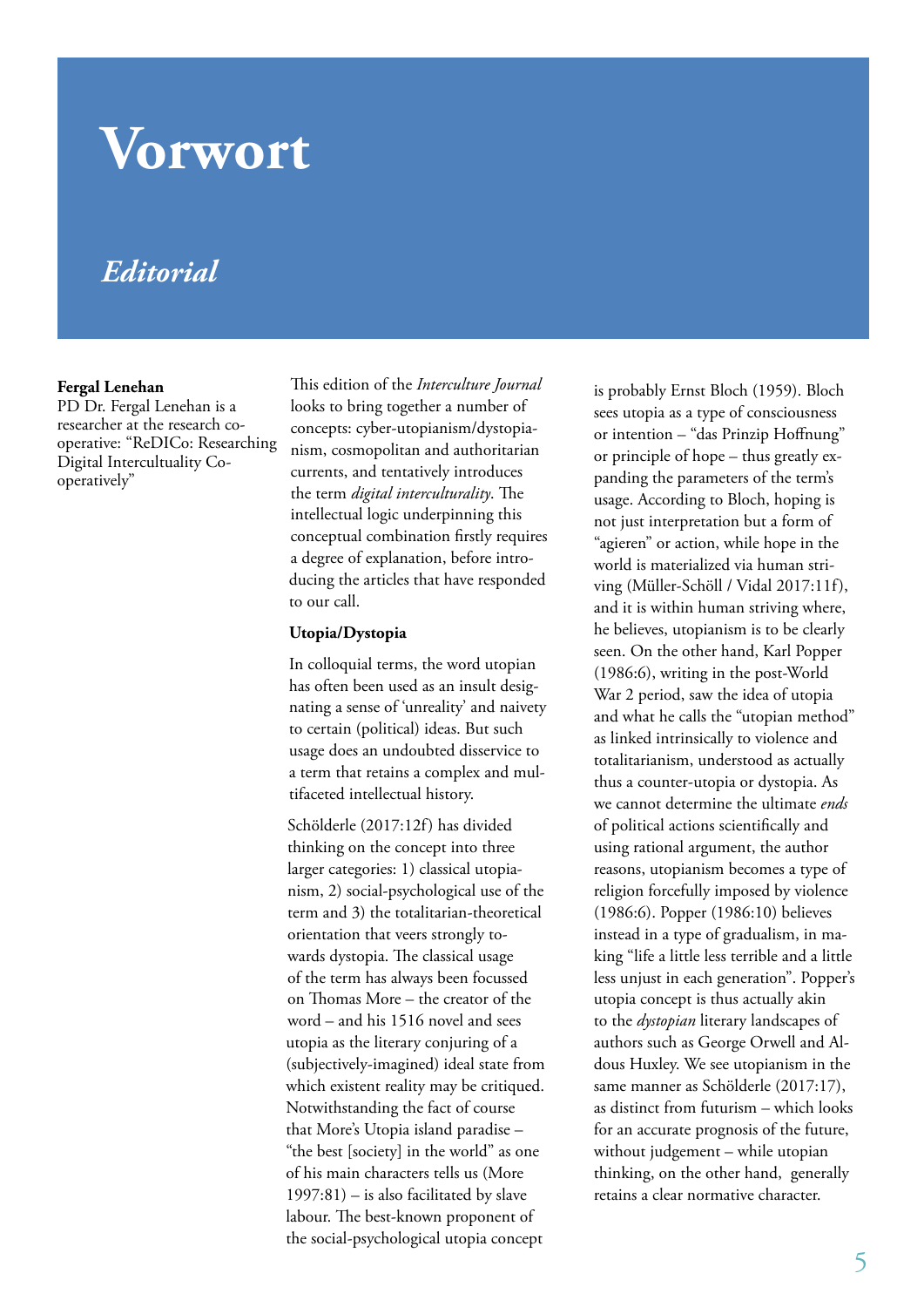### **Intercultural Communication and Utopianism**

Tentative arguments have been made for the subject of intercultural communication to acquire a more explicit "moral vision" beyond mere description (Busch / Möller-Kiero 2016:55); arguments essentially for a partial normative critique. Intercultural communication, it can at least be argued, has always been intertwined with perhaps vague ideas concerning the betterment of intercultural understanding, and thus a 'better world' – it has always implicitly been centred upon an idea of *utopia*, albeit a gradualist rather than revolutionary type of "Prinzip Hoffnung" (Bloch 1959), a materialization of human striving. Whether the end product, in terms of scholarship and teaching, has furthered a type of economic neoliberal "banal nationalism" (Billig 1995) and where exactly this is to be situated on an (admittedly somewhat crude) utopia-dystopia binary is a complex and context-dependent question, which other observers are welcome to judge. But this remains a pertinent question, nonetheless. How scholarly intercultural communication itself relates to, and may support, another highly important utopian materialization of human striving, namely democracy, also remains an important question of distinctly increasing relevance.

### **Cyber-Utopianism, Cosmopolitanism and Authoritarianism**

Intercultural communication and ideas of interculturality have of course been, at least traditionally, intertwined with questions of language as a symbolic system and creator of meaning, but should now be seen, as Nazarkiewicz (2018:82) has also argued, as deeply intertwined with digitality and communicative Internet technologies. The four editors of this volume would like to label this complex merging of the digital and the intercultural as *digital interculturality*, seeing this as the hyper interculturality of the digital world with its potential for a myriad of new and

diverse connections, a web of digital uncertainty in which interculturalities are constantly transformed into more certain culturalities: A situation full of both great potentiality and danger. The editors of this volume remain aware however that digital interculturality, as a concept, still requires a thorough theorization (which we indeed intend to undertake).

Discussing the utopian concepts of Bloch and Popper, Jean Améry (1980:98) refers to the "technischeszientistische [sic] Utopie" as retaining ideological elements of the "Bestehenden", the already existing, and thus as inherently gradualist. But the first US authors conceptualizing the Internet and the world wide web certainly saw this differently. The cyberutopian Barlow (1996) famously told his online readers that he came from "Cyberspace, the new home of mind" with "no elected government" but consisting of "transactions, relationships, and thought itself"; "a global social space we are building". Barlow's vision represents an anarcho-cosmopolitan spatial imaginary typical of American cyber-thought of the 1990s and the early 2000s (Turner 2006:11ff), which merged counter-cultural elements and techno-utopianism. While US thinkers dreamed in terms of an extended freedom and new online forms of democratic-globality, German thinkers largely, as Humer (2020:6) notes, viewed the same technology more cautiously in Popperian terms, as representing the potential "Verdatung des Menschen"; the datafication of personhood that could possibly lead into a type of totalitarianism.

The Internet also offered of course a potential means to redefine and maybe even improve 'intercultural relations' (however one wants to define or perceive this). This was, at least, a view held in the earlier stages of Internet technologies. For Castells (2004:40) the new network logic underpinning the online world would result in wi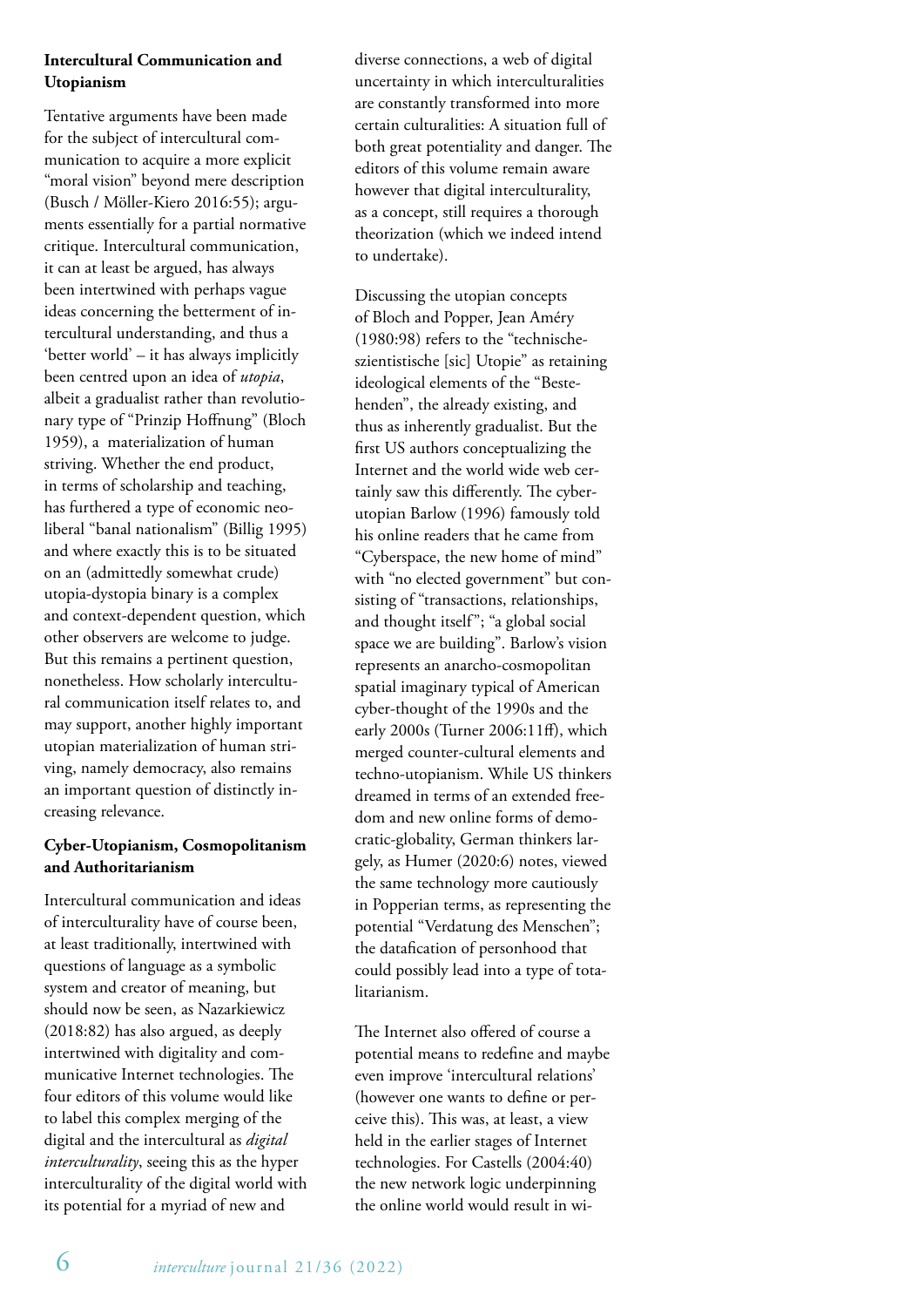der access to the "joy of diversity" and thus "ending the ancestral fear of the other". Ess (2001:4) wrote of the possibility of a "genuinely intercultural global village" but also warned that the "ostensibly cosmopolitan" nature of the new technologies hid their actual ethnocentricity, their largely US origin (Ess 2001:18). Later authors have critiqued cyber-utopian visions, suggesting that such arguments failed to anticipate "how authoritarian governments would respond to the Internet" (Morozov 2011:xiv). Nagle (2017:3) has even suggested that the Castells' vision of decentralized online power and unfettered citizen journalism, uncontrolled by gatekeepers, has come about – but in white-nationalist, alt-right form. Strick (2021:11f) has taken these ideas further and has written about the alt-right in terms of what he calls a "reflexive" "digital fascism", in which ideas of racism, sexism and antisemitism appear as part of a feeling-oriented lifestyle, as an aspect of online youth and counterculture. Indeed this often involves the inversion of the accusation of fascism, the alternative online right often seeing the others as fascists and themselves as victims (Strick 2021:117).

As already stated, a utopia-dystopia binary is perhaps somewhat crude, but it is a binary opposition that still actually dominates academic Internet Studies – and perhaps understandably so. In the preface to a recent handbook on Internet research, the editors write:

*"The individuals and communities that use the internet, including researchers, can easily see it as both uniting people into groups and yet also polarizing those groups against one another. There are people exploring a wide variety of goods via the internet, trying to unite the world and make it a better place, and some seeking to do a great deal of evil through for instance exploitation of data and strategic dissemination of misinformation"* (Hunsinger / Allen / Klastrup 2020:v).

A clear utopia-dystopia dichotomy is evident here in this characterization of Internet usage and research and, while utopias and dystopias may perhaps be seen in terms of visionary-theoretical 'absolutes', many realities exist between these theoretical 'poles', and the utilization of such 'poles' may help us to pragmatically chart these existent realities. Utopias themselves are also of course embedded in language. As Foucault (1994:xviii) states, "utopias permit fables and discourse: they run with the very grain of language". Paul Ricoeur (1971) has famously argued that actions may be seen as "text", as the meanings of actions may be hermeneutically read. The opposite is also surely true and the *writing* of text, especially online textcreation in its various forms, may also be seen in terms of action; not least when wider online text-creation relates to ideas of group formation, processes of inclusion and exclusion, and the creation of culturalities with a sense of certainty from interculturalities without a sense of certainty – the very stuff of intercultural communication, therefore. This is where our special issue is to be situated; among the wider textual creation of utopian and dystopian visions, as well as online textual actions entangled with wider processes of inclusion and exclusion.

#### **The Articles in the Special Edition**

This special edition was edited by **Fergal Lenehan**, **Luisa Conti**, **Roman Lietz** and **Milene Mendes de Oliveira**, the four core members of the research co-operative "ReDICo: Researching Digital Interculturality Co-operatively", financed by the German Federal Ministry for Education and Research within the "Kleine Fächer: Zusammen stark" programme. The edition is bilingual, but a special effort has been made to have as many English-language articles as possible; not in the spirit of an aggressive Anglicization, but as an attempt at greater inclusion as English may be seen, for good or for ill, as the global academic lingua franca. The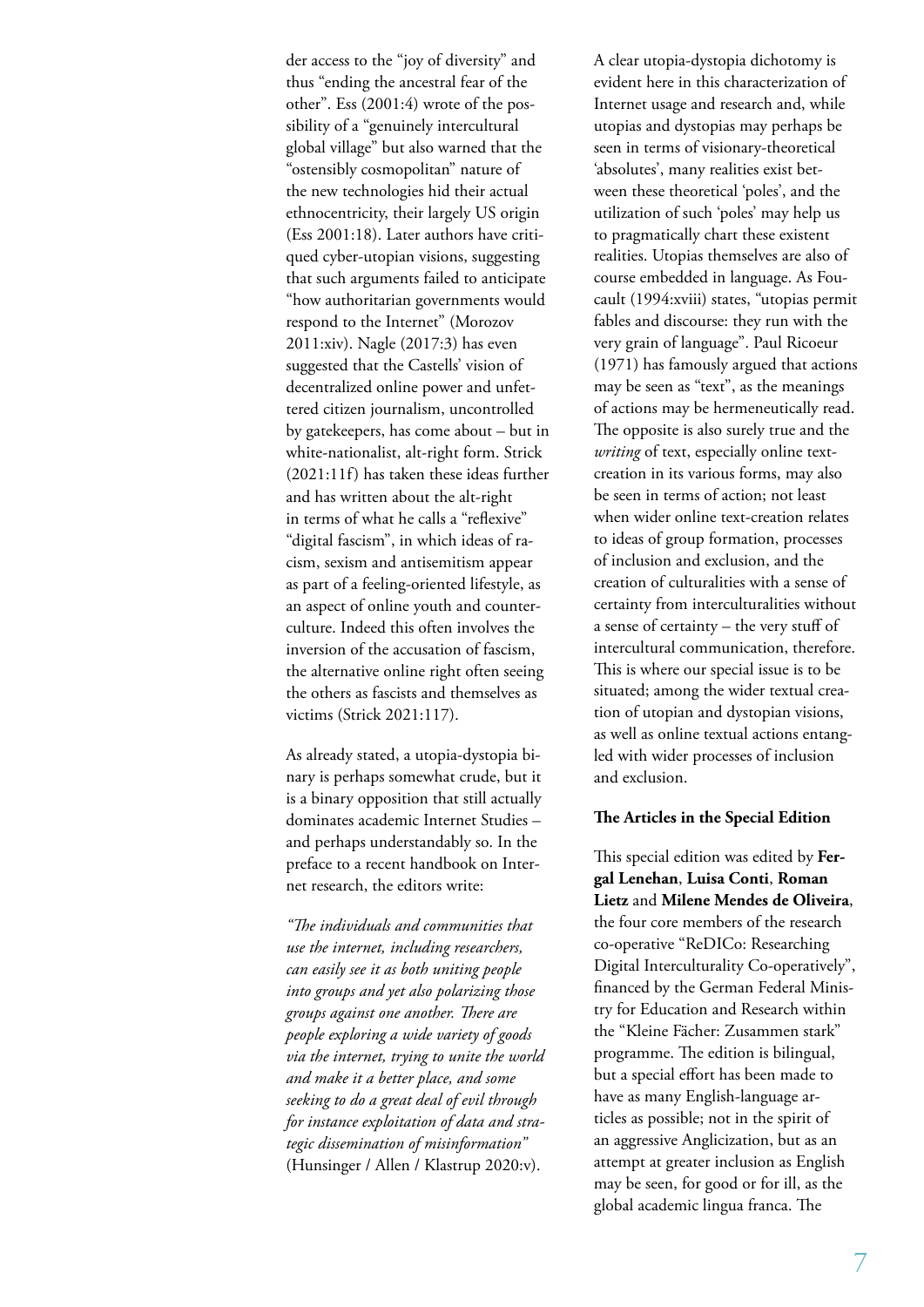edition includes, thus, seven articles in English and three in German, which in addition offer a variety of disciplinary perspectives. The cover contains an original image by the artist **Akemi Paz**.

In his article **Fergal Lenehan** offers us a conceptualization of postdigital cosmopolitanisms, drawing on the scientific writings on this area from the past twenty years. He argues ultimately in favour of a normative – and utopian – postdigital cosmopolitanism, which looks to re-imagine aspects of the Internet, while also arguing for the usefulness of the cosmopolitan concept in the context of the Internet and interculturality. Literary scholar **Nicole Brandstetter**, on the other hand, examines fictional utopian-dystopian depictions of digitalization and artificial intelligence and how they relate to humaneness and society. She argues ultimately that the protagonists in the works she cites may be seen as representations of a self-alienated Otherness in dehumanized, optimized and efficiencydriven societies. Based on interview material conducted with programmers from one of the most important global producers of algorithms, GitHub, **Emilian Franco** investigates the coders' future imaginary and how this relates to algorithmic production, charting these imaginaries on a uto-pian-dystopian scale. His ultimate argument is that the "coding Prometheus" seems rather blind to possible dystopias. Drawing on the intellectual history of cybernetics and Armin Nassehi's work *Theorie der digitalen Gesellschaft* (Theory of Digital Society), **Thomas Winklmeier** discusses the ideological foundations of the Internet and the conditions responsible for its development. The discourse surrounding Internet technologies, he believes, functions as a type of myth and the Internet features *both* utopian and/ or dystopian potentiality.

**Julian Biskamp** and **Roman Lietz** engage with questions of racism and counter-racism within online comicbook fan culture. Drawing on Critical Race Theory concerning media reception, the authors explain the special conditions of online fandom and illustrate recent developments and current discussions regarding representation and (cyber-)racism in the Marvel Universe. **Yolanda López García** explores the hateful and solidarity-driven online reactions directed towards Yalitza Aparicio, the first Indigenous woman nominated for Best Actress at the Oscar Awards for the film *Roma* (2018)**.** She argues that these comments reveal the entanglement between the imaginaries of coloniality and Mexicanness embedded in everyday life, while also, on the other hand, showing the reconfiguration of the (digital) imagined community in Mexico. **Cornelia Bogen** engages with the outbreak of the Covid-19 epidemic in China and the nationalist discourse which emerged across leading social networks, portraying female medical personnel as self-sacrificing heroines. Female online activists, she argues, questioned this discourse and raised attention to patriarchal structures within Chinese society, but these counter-discourses were either censored by algorithmic forms of social control, or ignored by mainstream media. **Carmen Pereyra** investigates the online communication of 'El Paraiso Verde', a (de-territorialized) nationalist gated community for German-speakers in Paraguay. She argues that digital media play a crucial role in providing a platform that serves the modern need for self-design, creating a sense of agency and reinforcing the national project as a matter of autonomy-seeking.

**Alina Jugenheimer** analyzes intersections between antifeminist discourse and online conspiracy theories. She argues that, on the website Sciencefiles. org, conspiracy ideology is directly incorporated and an alleged threat to democracy is constructed, which may be seen as paralleling antifeminist discourse which features the idea of a fight for liberation from a supposedly omnipotent feminism and genderism. **Luisa Conti**, **Milene Mendes de Oliveira** and **Barbara Nietzel**'s article is based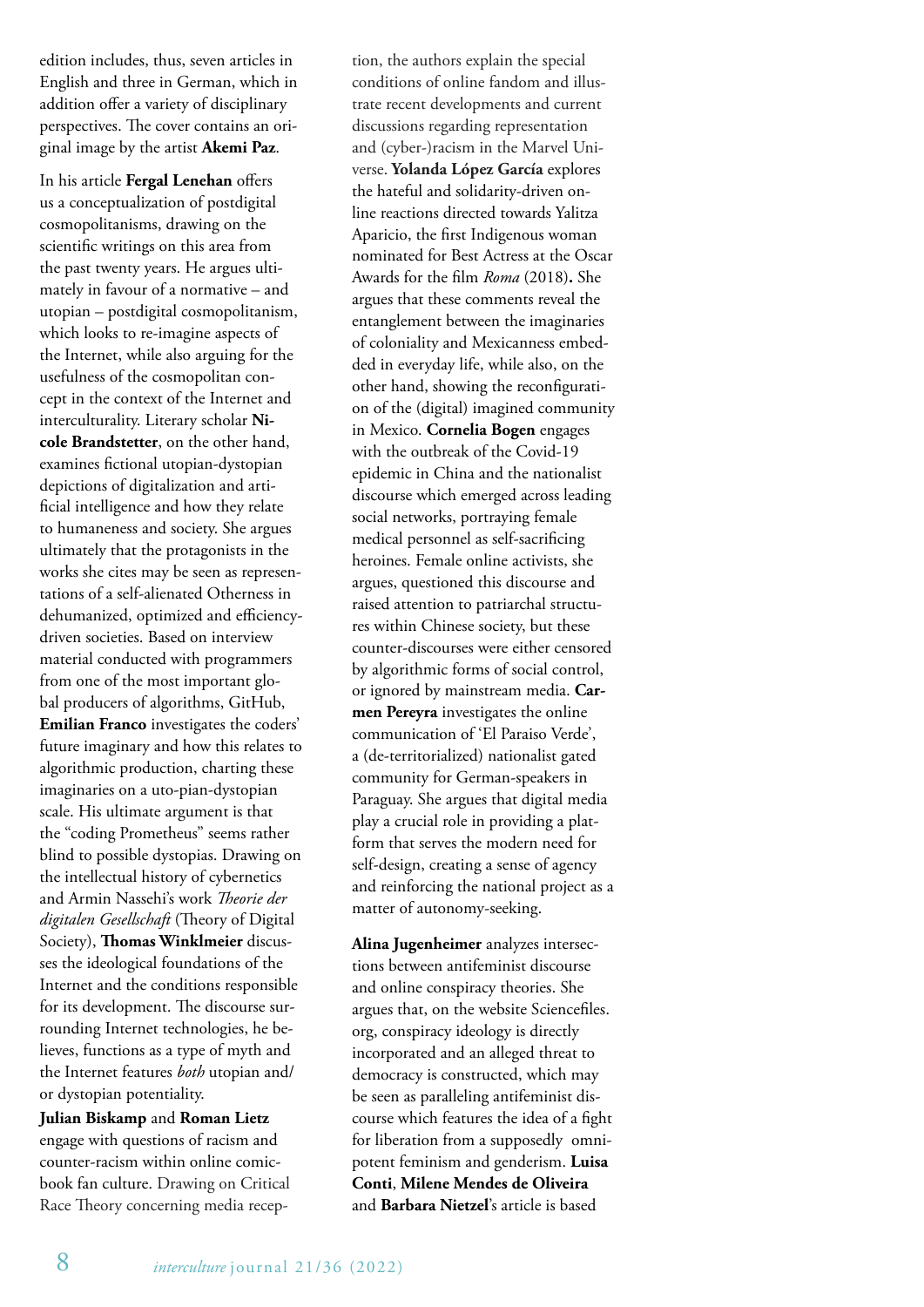upon a study of more than a hundred people of several nationalities in the online simulation game 'Megacities' and centres on how a genuine 'Miteinander' was created. Based on reflection sheets written by the participants themselves, the authors suggest that language choice and the virtual setting of communication were central to the creation of a sense of cohesion, arguing ultimately for the increased and more reflective use of the Internet in the movement towards a universal 'Miteinander'.

#### **Bibliography**

Améry, J. (1980): Gewalt und Gefahr der Utopie. In: Améry, J.: *Widersprüche*. Frankfurt, Berlin and Vienna: Klett-Cotta, p. 79-100.

Barlow, J.P. (1996): A Declaration of the Independence of Cyberspace. URL: https://www.eff.org/de/cyberspace-independence [accessed 2 March 2022].

Billig, M. (1995): *Banal Nationalism*. London and Thousand Oaks, CA: Sage.

Bloch, E. (1959): *Das Prinzip Hoffnung*. Berlin: Suhrkamp.

Busch, D. / Möller-Kiero, J. (2016): Rethinking Interculturality will Require Moral Confessions: Analyzing the Debate among Convivialists, Interculturalists, Cosmopolitanists and Intercultural Communication Scholars. *Interculture Journal* 15 (26), p. 43-58.

Castells, M. (2004): Informationalism, Networks and the Network Society. In: Castells, M. (ed.), *The Network Society: A Cross-Cultural Perspective*. Cheltenham, UK / Northampton, MA: Edward Elgar, p. 3-45.

Ess, C. (2001): Introduction: What's Culture got to do with It? Cultural Collisions in the Electronic Global Village, Creative Interferences, and the Rise of Culturally-Mediated Computing. In: Ess, C. (ed.), *Culture, Technology, Communication*. Albany: State University of New York Press, p. 1-50.

Foucault, M. (1994): *The Order of Things*. New York: Vintage Books.

Humer, S. G. (2020): *Internetsoziologie: Theorie und Methodik einer neuen Wissenschaft*. Berlin and Boston: De Gruyter.

Hunsinger, J. / Allen, M.M. / Klastrup, L. (2020): Preface. In: Hunsinger, J. / Allen, M.M. / Klastrup, L. (eds.): *Second International Handbook of Internet Research*. New York: Springer, p. v-vii.

More, T. (1997): *Utopia*. New York: Dover.

Morozov, E. (2011): *The Net Delusion: How Not to Liberate the World*. London and New York: Allen Lane.

Müller-Schöll, U / Vidal, F. (2017): Ernst Blochs "Neue Philosophie" des "Neuen": Zum Vorwort des *Prinzips Hoffnung*. In: Zimmermann, R. E. (ed.): *Ernst Bloch: Das Prinzip Hoffnung*. Berlin and Boston: De Gruyter.

Nagle, A. (2017): *Kill All Normies: Online Culture Wars from 4Chan and Tumblr to Trump and the Altright*. Winchester, UK and Washington, USA: Zero Books.

Nazarkiewicz, K. (2018): Nicht-Verstehen als Chance für die interkulturelle digitale Kommunikationskompetenz. In: von Helmol K. / Ittstein, D. J. (eds.): *Digitalisierung und (Inter-)Kulturalität: Formen, Wirkung und Wandel von Kultur in der digitalisierten Welt*. Stuttgart: ibidem-Verlag, p. 81-105.

Popper, K. (1986): Utopia and Violence. *World Affairs* 149 (1), p. 3-9.

Ricoeur, P. (1971): The Model of the Text: Meaningful Action Considered as Text. *Social Research* 38(3), p. 529-62.

Schölderle, T. (2017): *Die Geschichte der Utopie: Eine Einführung*. Cologne, Weimar and Vienna: Böhlau.

Strick, S. (2021): *Rechte Gefühle: Affekte und Strategien des digitalen Faschismus*. Bielefeld: transcript.

Turner, Fred (2006): *From Counterculture to Cyberculture: Stewart Brand, The Whole Earth Network and the Rise of Digital Utopianism*. Chicago and London: Chicago University Press.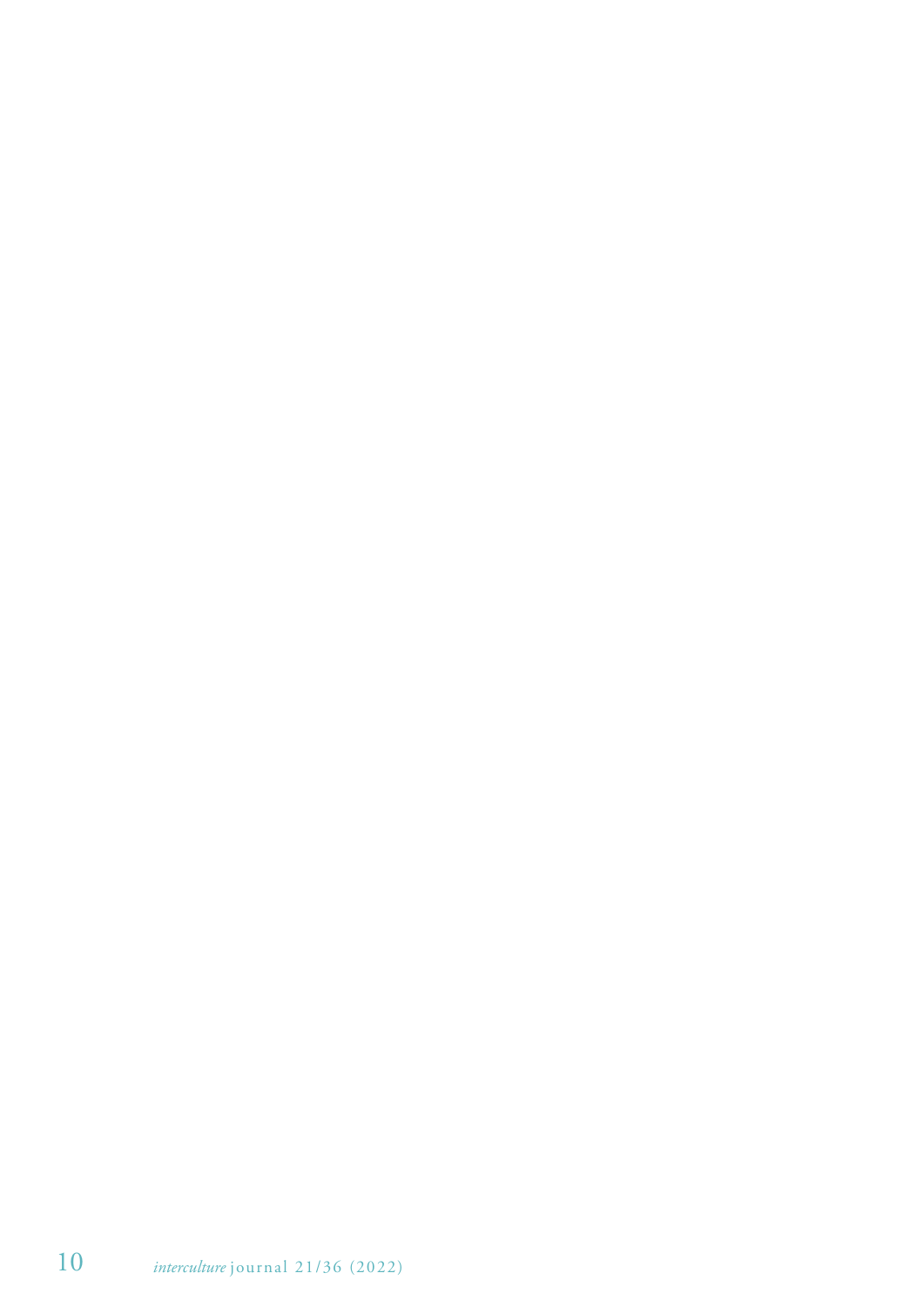### **Hier ist Platz für Ihre Werbung!**

Um die Betriebskosten der Erstellung des Interculture Journal weiterhin tragen zu können, bieten wir in unseren Heften ab sofort Werbeflächen an. Hierfür gelten folgende Anzeigenpreise:



Sondergrößen auf Anfrage. Bei Interesse an einer Anzeigenschaltung wenden Sie sich bitte an anita.ackermann@unijena.de.